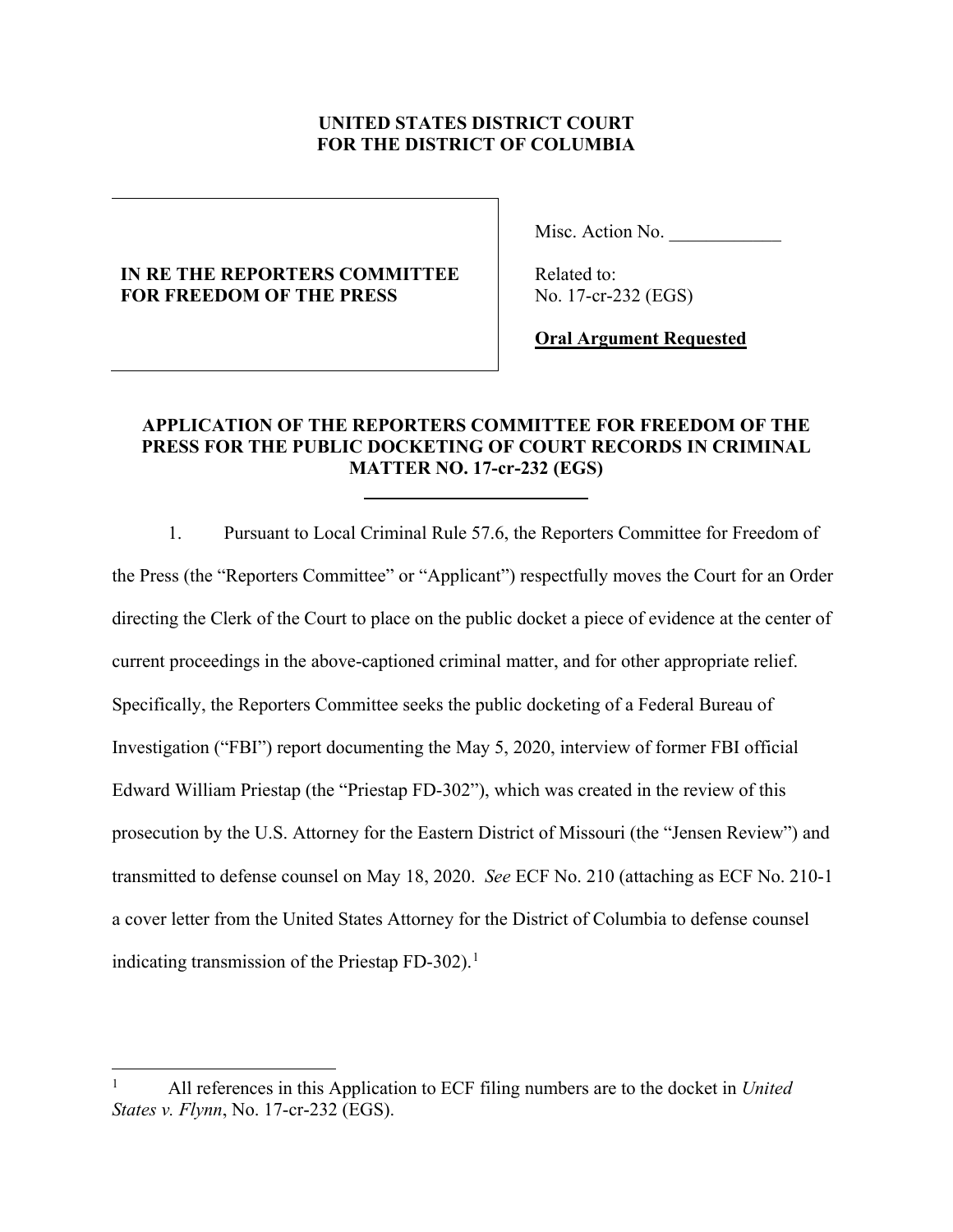2. In May, *The New York Times* reported that the Justice Department was finalizing the Priestap FD-302 and would be filing it with the Court. *See* **Exhibit A,** Adam Goldman and Katie Benner, *Ex-F.B.I. Official is Said to Undercut Justice Department Effort to Drop Flynn Case*, N.Y. Times (May 13, 2020),<https://perma.cc/HN5G-AKWK> ("A Justice Department official said that they were in the process of writing up a report on the interview and that it would *soon be filed with the court*.") (emphasis added).

#### **INTEREST OF THE APPLICANT**

3. The Reporters Committee for Freedom of the Press is an unincorporated nonprofit association of reporters and editors dedicated to safeguarding the First Amendment rights and freedom of information interests of the news media and the public. Reporters Committee attorneys frequently appear before the U.S. District Court for the District of Columbia and the U.S. Court of Appeals for the District of Columbia Circuit on matters involving public access to judicial proceedings and court records.

4. Applicant—as a representative of the press—has a strong interest in observing and understanding the conduct and disposition of criminal cases prosecuted by the government. That interest is heightened here. This case involves the prosecution of President Donald J. Trump's first National Security Advisor, General Michael T. Flynn (ret.) ("Defendant"), for allegedly making false statements concerning his conversations with a representative of a foreign power about affairs of state.

5. Further, while Applicant takes no position on the relief sought by the parties, there is intense public interest in the current proceeding. The press and public have an interest in understanding, inter alia, what the amicus curiae this Court appointed described as the "irregular" decision by the government to move to dismiss the case following Defendant's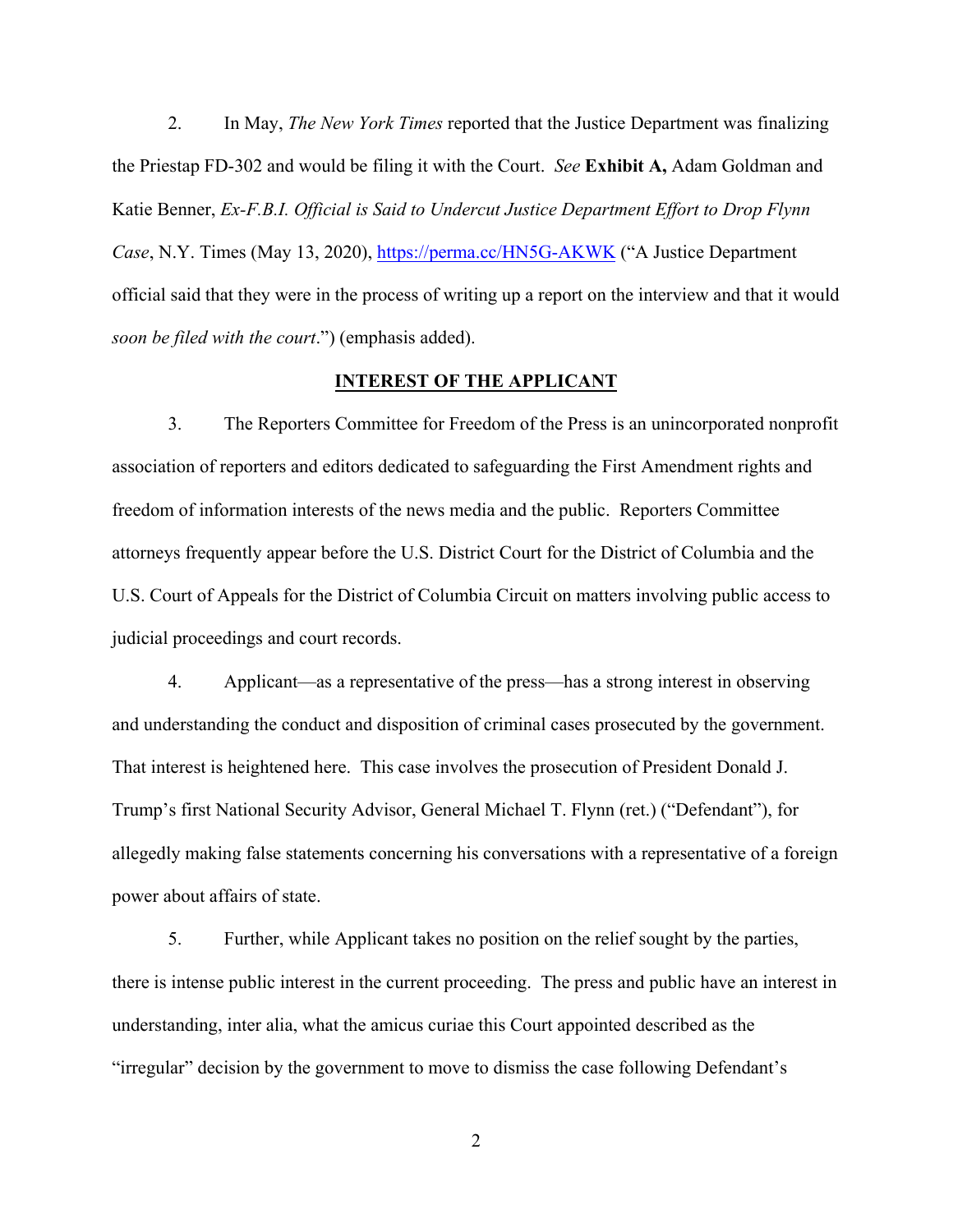repeated acceptance of a plea agreement and admission of guilt*, see* Rep. Br. for Ct.-Appointed Amicus Curiae, ECF No. 243 at 1 ("To describe the Government's Motion to Dismiss as irregular would be a study in understatement."), as well as whether political pressure influenced the government's decision to move to dismiss the case. *See* Adam Goldman and Katie Brenner, *U.S. Drops Michael Flynn Case, In Move Backed By Trump*, N.Y. Times (May 7, 2020), [https://perma.cc/RJE6-W4BQ;](https://perma.cc/RJE6-W4BQ) *see also* Jonathan Kravis, *I Left the Justice Department After It Made a Disastrous Mistake. It Just Happened Again*, Wash. Post (May 11, 2020), [https://perma](https://perma.cc/Z5ZQ-V94V) [.cc/Z5ZQ-V94V;](https://perma.cc/Z5ZQ-V94V) Josh Gerstein and Kyle Cheney, *Flynn Lawyer Spoke With Trump, She Reveals*  in Contentious Hearing, Politico (Sept. 29, 2020), [https://perma.cc/HK8K-AGZW.](https://perma.cc/HK8K-AGZW)

6. The Priestap FD-302 is directly relevant to representations to the Court by the United States and defense counsel in support of their motions to dismiss and in opposition to the court-appointed amicus. Both the United States and defense counsel have cited a set of handwritten notes by Mr. Priestap, created on the day of Defendant's FBI interview at which the alleged offenses in this case occurred, as revelatory of the FBI's motivations in conducting that interview. The government claims that the notes could be read as indicating the FBI's desire to entrap Defendant. Gov't's Resp. to Ct.-Appointed Amicus Curiae, the Hon. John Gleeson (Ret.), ECF No. 227 at 25; *see also* Catherine Herridge, *Attorney General William Barr on Michael Flynn, Obamacare and Coronavirus Restrictions – Transcript*, CBS News (May 12, 2020), <https://perma.cc/MWE8-U77B>(describing Defendant's January 24, 2017, interview as "perjury trap"). Defense counsel has stated that the notes demonstrate that officials at the Justice Department and FBI sought to "create an offense they could prosecute or at least get General Flynn fired." Gen. Flynn's Br. In Opp. To Amicus, ECF No. 228 at 26. *The New York Times*, however, reported that Mr. Priestap provided additional context on those handwritten notes in his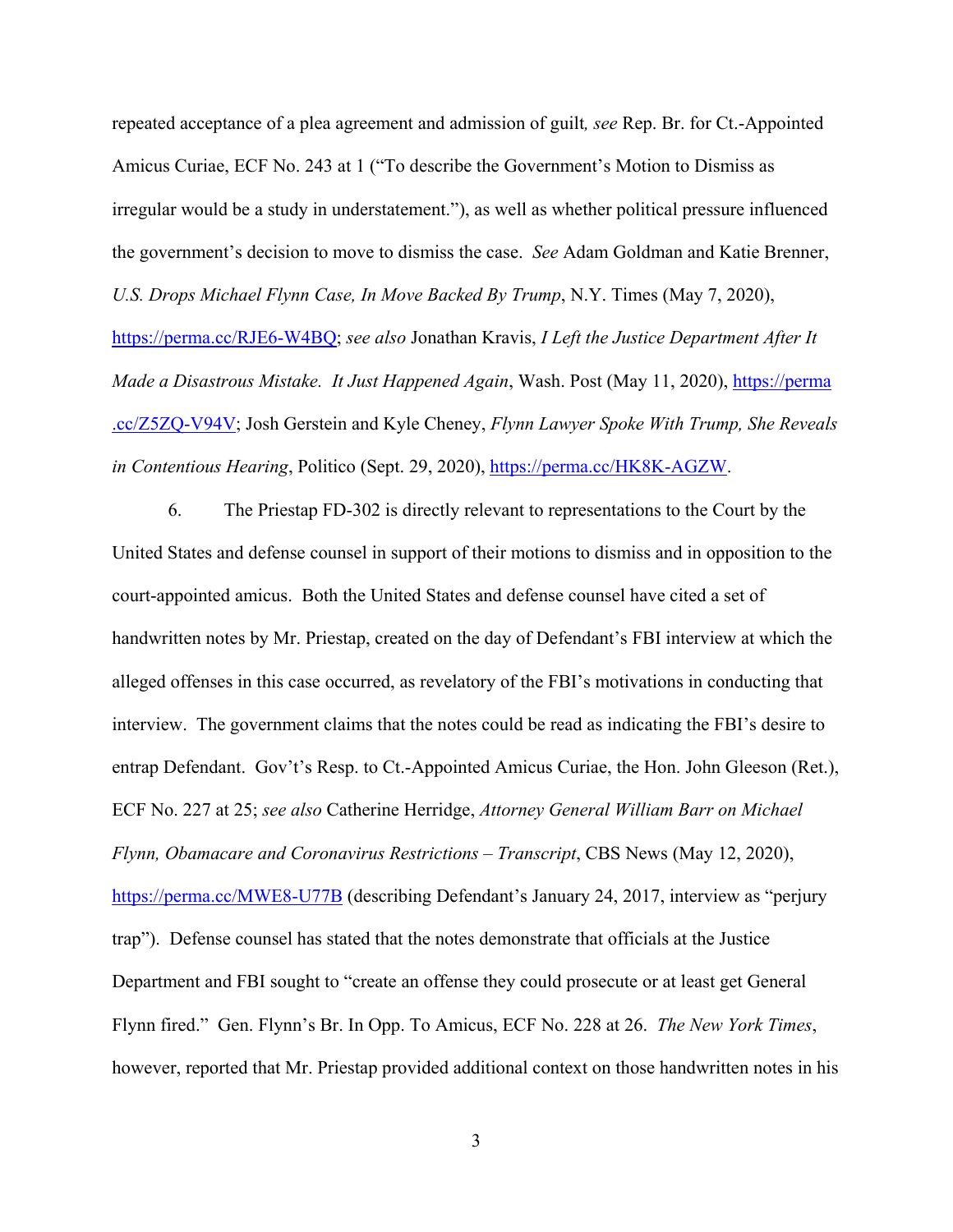interview by Jensen Review investigators, which would be memorialized in the Priestap FD-302. Exhibit A, Goldman and Benner, *supra*. Specifically, the *Times* reported that Priestap "knew of no effort to set [Defendant] up" and that "media reports about his notes misconstrued them." *Id.*

7. The public has a powerful interest in access to as complete a record as possible of the proceedings in this case, and the Priestap FD-302 is central to understanding that record.

### **BACKGROUND FACTS**

8. Defendant is a retired lieutenant general in the United States Army and a former director of the Defense Intelligence Agency, who was named in November 2016 as National Security Advisor for the incoming administration of President-elect Trump. *See* United States' Supplemental Mem. in Aid of Sentencing, ECF No. 150 at 27; Bryan Bender, *Trump Names Mike Flynn National Security Adviser*, Politico (Nov. 17, 2016), [https://perma.cc/KP4X-4X5P.](https://perma.cc/KP4X-4X5P)

9. On December 29, 2016, outgoing President Barack Obama announced a set of deterrent and punitive measures in response to the Obama administration's finding of Russian interference in the 2016 election. ECF No. 150 at 6. The Russian government immediately promised to retaliate. Carol E. Lee and Paul Sonne, *U.S. Sanctions Russia Over Election Hacking; Moscow Threatens to Retaliate*, W.S.J. (Dec. 29, 2016), [https://perma.cc/EG59-FTBK.](https://perma.cc/EG59-FTBK) On the day the measures were announced, Defendant spoke by phone to Russia's ambassador to the United States, Sergey Kislyak, urging the Russians to only take "reciprocal" measures in response to the Obama administration's actions and not to escalate the dispute into a "tit for tat." ECF No. 150 at 7; Br. for Ct.-Appointed *Amicus Curiae*, ECF 223-2 at 8; Mikhaila Fogel, *Director of National Intelligence Declassifies Flynn-Kislyak Transcripts*, Lawfare (May 29, 2020), [https://perma.cc/PP58-X5RE.](https://perma.cc/PP58-X5RE) On December 31, Ambassador Kislyak called Defendant and informed him that Russia had decided not to retaliate after their earlier conversation had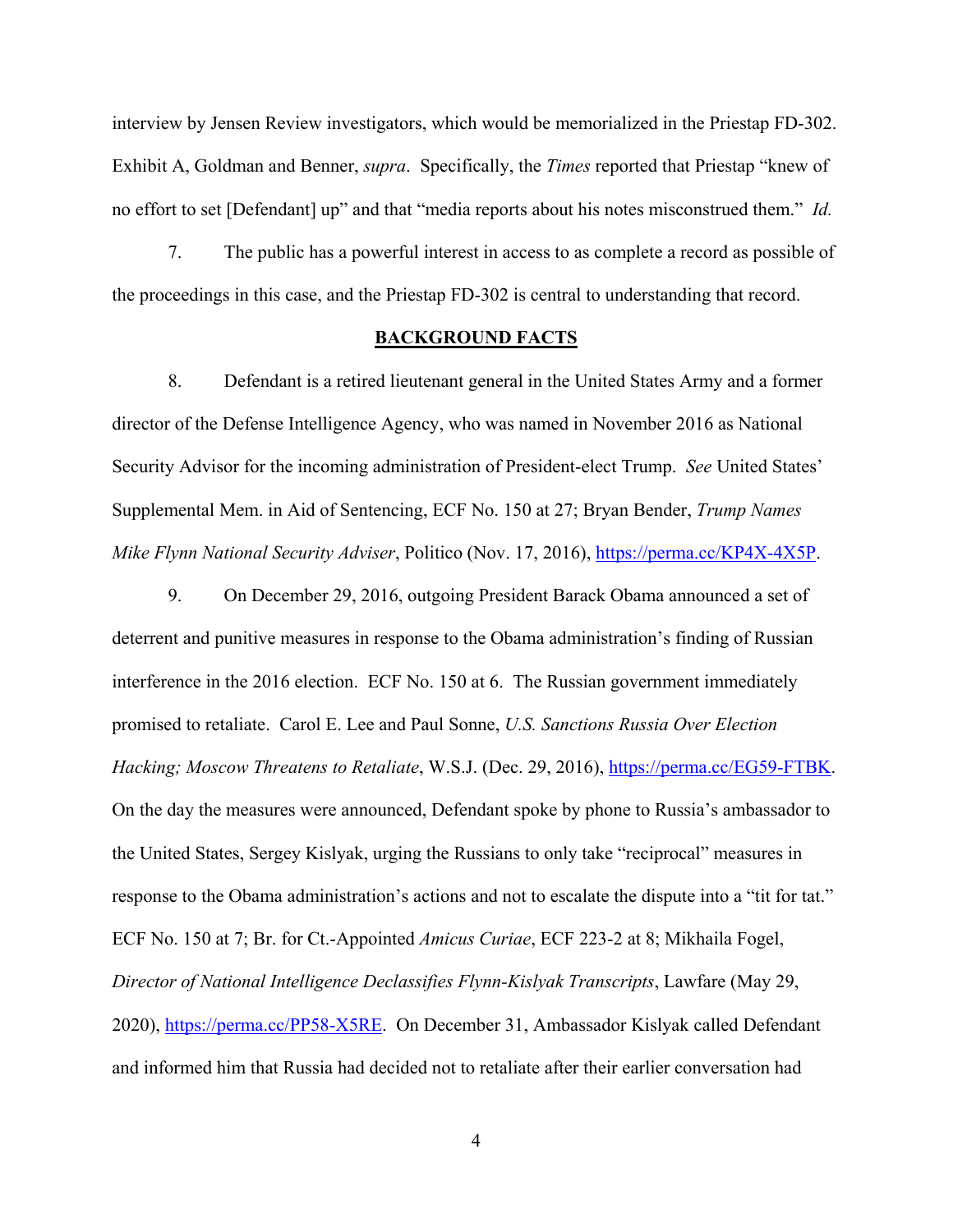been "taken into account in Moscow." ECF No. 223-2 at 10 ("Your proposal that we need to act with cold heads, uh, is exactly what is uh, invested in the decision."). Those conversations were captured on U.S. wiretaps, the transcripts of which have been made public. *See* Fogel, *supra*.

10. On January 12, 2017, *Washington Post* columnist David Ignatius wrote a column disclosing the Flynn-Kislyak conversations and questioning whether Defendant had said anything regarding the Obama administration's measures. David Ignatius, *Why Did Obama Dawdle on Russia's Hacking?*, Wash. Post (Jan. 12, 2017), [https://wapo.st/3cwzB7W.](https://wapo.st/3cwzB7W) Defendant told other members of the incoming administration, including Vice President-elect Mike Pence, that he had not discussed the Obama administration measures with Kislyak. ECF No. 150 at 8. Vice President Pence repeated that denial in comments to the news media. *Id.* On January 23, 2017, then-White House Press Secretary Sean Spicer said that he had recently spoken to Defendant, who had again denied speaking to the Russian Ambassador about the Obama administration's measures. *Id.*

11. The following day, January 24, 2017, FBI special agents assigned to "Crossfire Razor," a counterintelligence investigation focused on Defendant, interviewed Defendant in his office at the White House, and asked Defendant about his conversations with Ambassador Kislyak. ECF 223-2 at 13. Crossfire Razor was part of "Crossfire Hurricane," the umbrella counterintelligence investigation into possible ties between individuals associated with the Trump campaign and Russia. *Id.* at 4-5. Defendant made the alleged statements at the interview about his conversations with Ambassador Kislyak that would later form the basis for the charges against him.

12. On February 13, 2017, President Trump asked Defendant to resign as national security advisor. ECF No. 150 at 9. In his resignation letter, Defendant stated that he had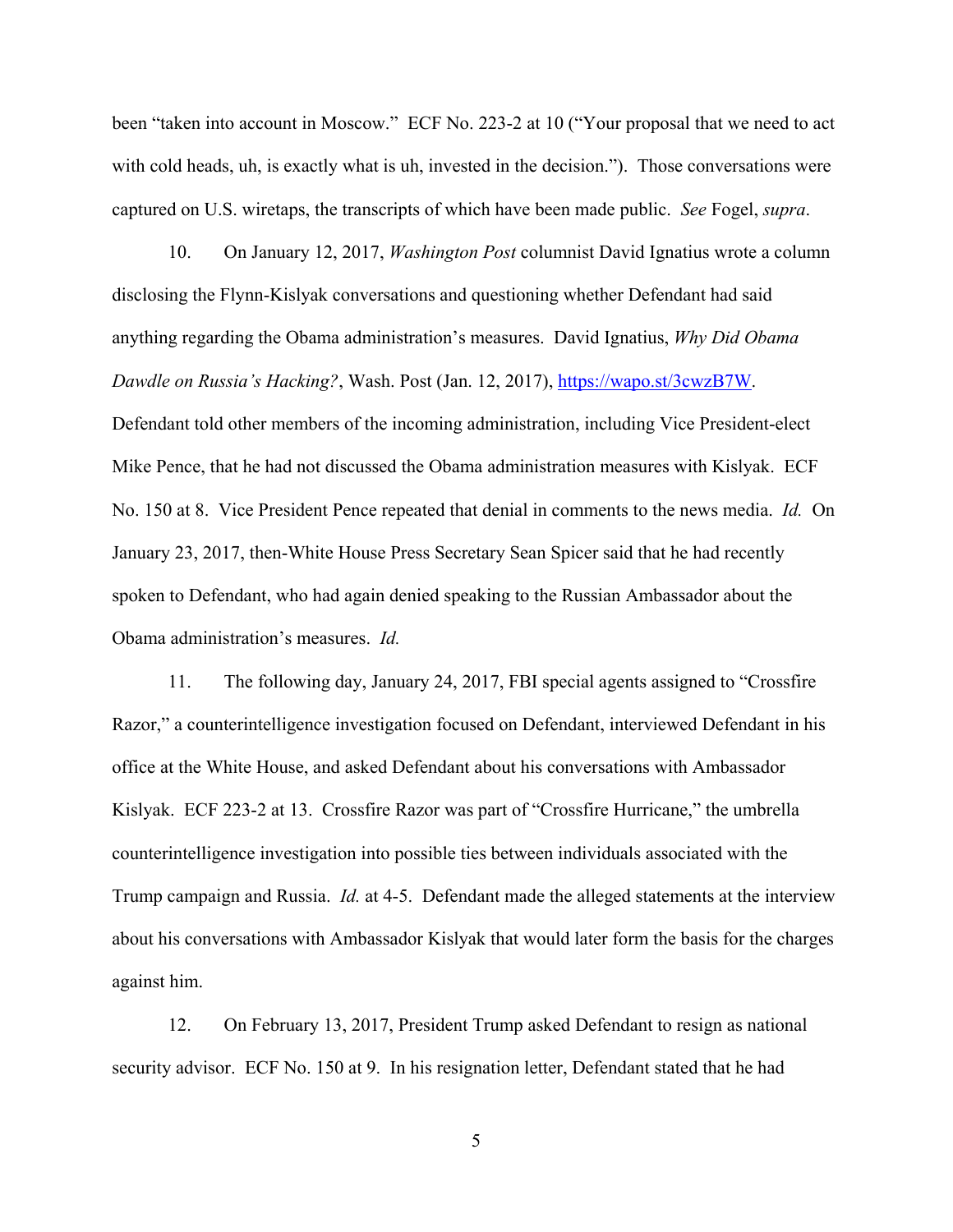"inadvertently briefed the vice president-elect and others with incomplete information regarding my phone calls with the Russian ambassador." Michael Flynn's Resignation Letter, N.Y. Times (Feb. 13, 2017), [https://perma.cc/7X28-CK3M.](https://perma.cc/7X28-CK3M)

13. On May 9, 2017, President Trump fired FBI Director James Comey and, on May 18, 2017, then-Deputy Attorney General Rod Rosenstein appointed former FBI Director Robert Mueller as special counsel overseeing the investigation into Russian interference in the 2016 election, including Crossfire Razor. *See* Miles Parks et al., *The James Comey Saga, In Timeline Form*, Nat'l Pub. Radio (last visited Sept. 26, 2020), [https://n.pr/3cBeykC.](https://n.pr/3cBeykC) Based on alleged false statements about the Flynn-Kislyak conversations during Defendant's January 24, 2017, FBI interview, the Office of the Special Counsel ("OSC") agreed to charge Defendant with a single charge under 18 U.S.C. § 1001(a) in exchange for Defendant's cooperation. ECF No. 223-2 at 17-19. On December 1, 2017, Defendant pled guilty to that charge before the Honorable Rudolph Contreras. *Id.* at 19. Shortly thereafter, the case was randomly reassigned to this Court, which held an extension of the plea colloquy on December 18, 2018. *Id.* at 21-22. At that hearing, the Court and the parties agreed to postpone sentencing. *Id.* at 22.

14. In June 2019, Defendant terminated his existing counsel and retained new representation. *Id.* On January 14, 2020, Defendant filed a motion to withdraw his plea. ECF No. 151. On January 29, 2020, Defendant filed a "Motion to Dismiss Case for Egregious Government Misconduct and in the Interest of Justice." ECF No. 162.

15. On April 24, 2020, the Justice Department disclosed by letter to defense counsel, which was filed with the Court, that the Jensen Review had been ongoing since January 2020, as ordered by Attorney General William Barr. ECF No. 180. In that letter, the Justice Department transmitted to defense counsel handwritten notes by Mr. Priestap, which defense counsel then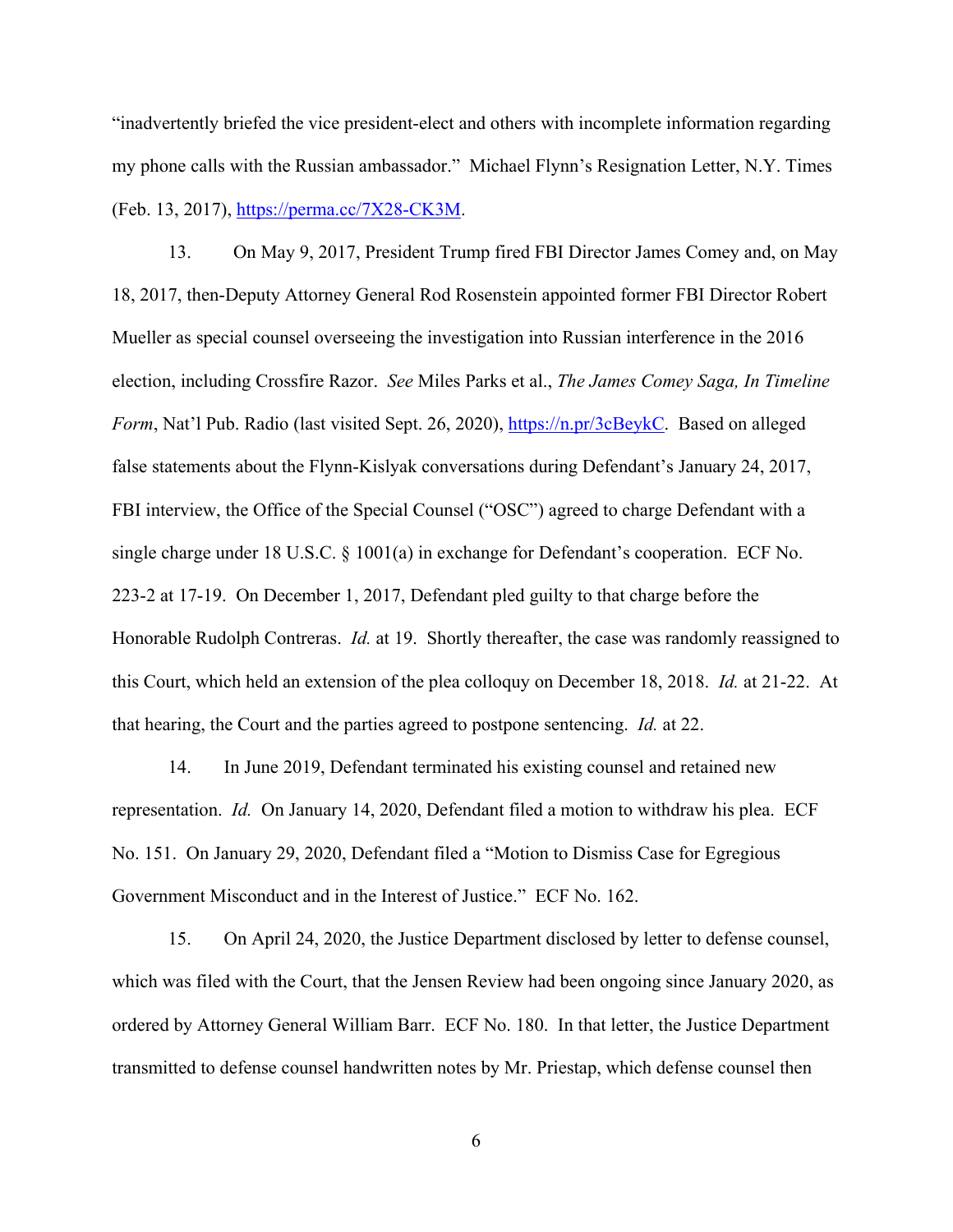referenced in a filing that day as evidence that the Justice Department and FBI had "conspired to destroy Mr. Flynn" during the period from August 2016 leading up to the January 24, 2017, interview. ECF No. 181 at 2 ("These documents show in their own handwriting and emails that ["partisan FBI and DOJ leaders"] intended either to create an offense they could prosecute or at least get him fired.").

16. The handwritten Priestap notes, created on January 24, 2017, were unsealed and docketed with redactions on April 29, 2020. ECF No. 190 at 4. When he wrote them, Mr. Priestap was the assistant director of the FBI Counterintelligence Division, the top counterintelligence official at the FBI, and was supervising the Crossfire Razor investigation. *See* H. Jud. Comm., Interview of Edward William Priestap, 9 (June 5, 2018), [https://perma.cc/](https://perma.cc/4FR5-YRJM)  [4FR5-YRJM.](https://perma.cc/4FR5-YRJM) The notes include the passage: "What is our goal? Truth/Admission or to get him to lie, so we can prosecute him or get him fired?" ECF No. 190 at 4. The notes continue, "If we're seen as playing games, WH will be furious." *Id.*

17. The disclosure of the Priestap handwritten notes generated a significant amount of media and public attention. *See, e.g.*, Emily Jacobs, *FBI Agents Reportedly Tried to Get Michael Flynn to Lie to Get Him Fired*, N.Y. Post (Apr. 30, 2020), [https://perma.cc/67AC-2JYE;](https://perma.cc/67AC-2JYE) Gregg Re, *FBI Discussed Interviewing Michael Flynn 'To Get Him to Lie' and 'Get Him Fired,' Handwritten Notes Show*, Fox News (Apr. 30, 2020), [https://perma.cc/BS93-6LEV;](https://perma.cc/BS93-6LEV) Devlin Barrett and Matt Zapotosky, *FBI Notes on Michael Flynn Unlikely to Convince Judge He Was Entrapped, Legal Experts Say*, Wash. Post (Apr. 30, 2020), [https://perma.cc/D3PX-K7BJ.](https://perma.cc/D3PX-K7BJ)

18. On May 5, 2020, investigators with the Jensen Review interviewed Priestap. ECF No. 210. The Justice Department then transmitted the Priestap FD-302 to defense counsel on May 18, 2020. ECF. No. 210-1.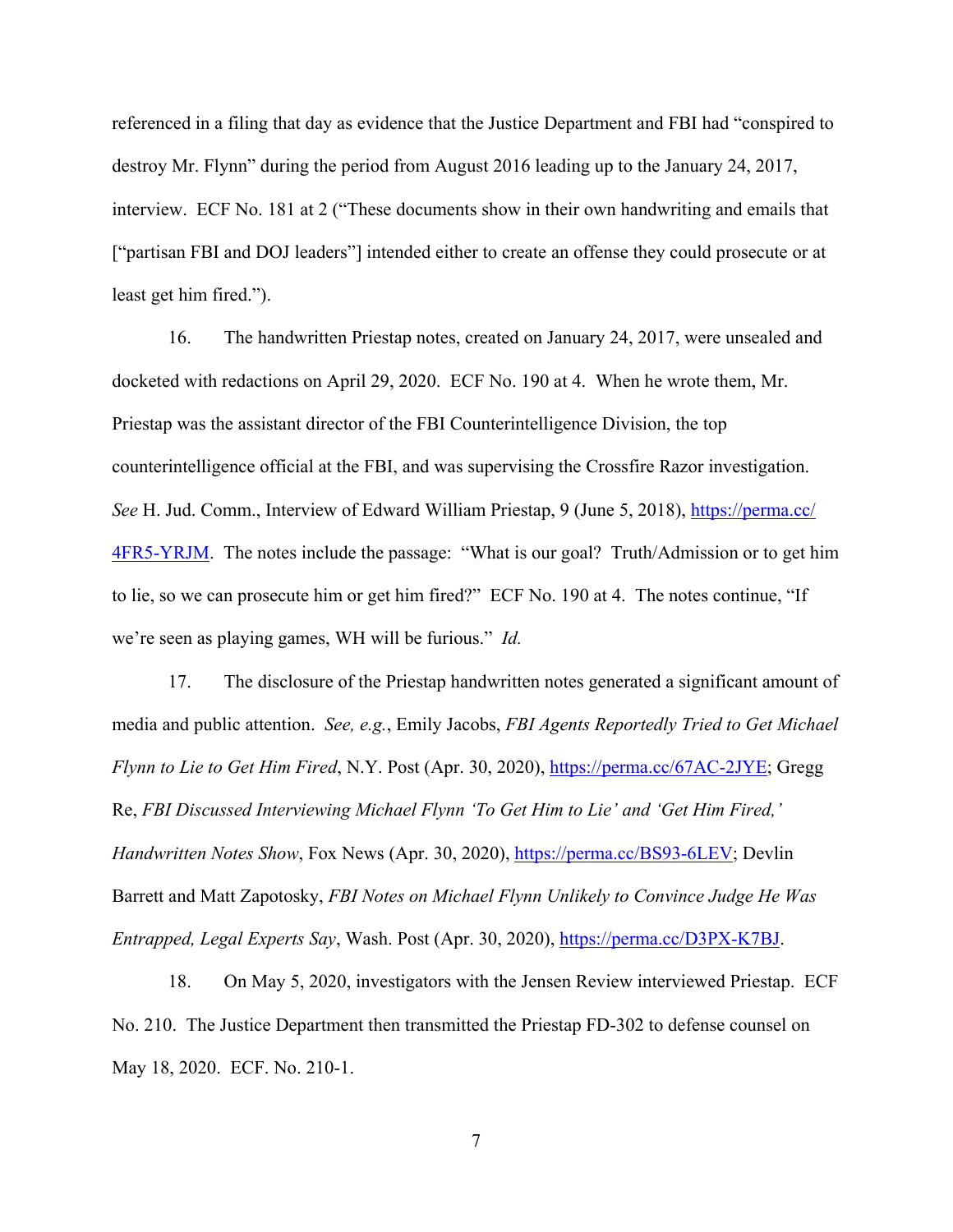19. On May 7, 2020, two days after the Priestap interview, the United States moved to dismiss the charges against Defendant, citing the Priestap handwritten notes in passages discussing the January 24, 2017, Flynn interview. *See* ECF. No. 198 at 8 n.2, 17 n.5.

20. On May 13, 2020, the Court appointed the Honorable John Gleeson as amicus to present arguments in opposition to the government's motion to dismiss. ECF No. 205. Judge Gleeson filed his amicus brief on June 10, 2020. ECF. No. 225. In it, Judge Gleeson describes in detail the circumstances of the January 24, 2017, interview. *See id.* at 13-15.

21. In its response to Judge Gleeson's brief, the United States again cited the Priestap handwritten notes in a discussion of (1) the FBI's decision not to show Flynn the text of the Kislyak calls, ECF No. 227 at 4 (quoting the notes as saying that the FBI "regularly show[s] subjects evidence with the goal of getting them to admit their wrongdoing"); (2) in a discussion of whether the record evidence could be read to suggest that the interview was undertaken "to elicit false statements and thereby criminalize Mr. Flynn," *id.* at 25 (quoting Gov't's Mot. to Dismiss, ECF No. 198 at 16-17); and (3) in support of the government's contention that the record evidence could be read to show "confusion and disagreement about the purpose and legitimacy of the interview and its investigative basis," *id.* at 27, which would be relevant to the materiality of the alleged false statements during the January 24, 2017, interview.

22. The response by defense counsel to the amicus submission likewise references the Priestap handwritten notes. For instance, defense counsel states that the Priestap notes indicate Priestap's "concern that some in the FBI sought to interview Flynn so as to 'get him to lie, so we can prosecute him or get him fired.'" ECF No. 228 at 20 (quoting ECF No. 198-11). Defense counsel also cites the Priestap notes as supporting the proposition that "FBI and DOJ leaders intended either to create an offense they could prosecute or at least get General Flynn fired."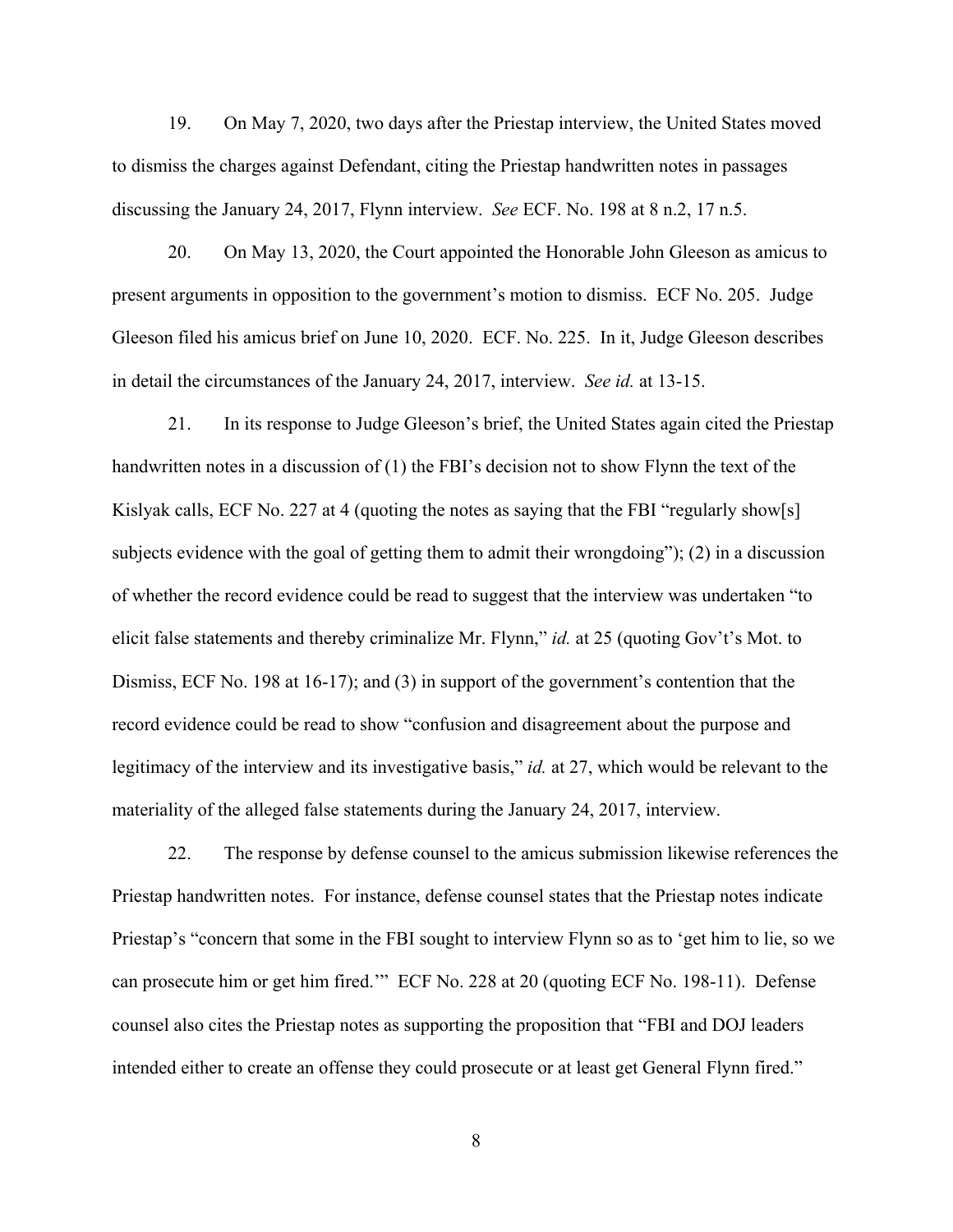ECF No. 228 at 26. The response by defense counsel further characterizes the Priestap notes as particularly important exculpatory evidence. *Id.* at 20 (describing notes as some of the "most damning evidence").

23. On May 19, 2020, Defendant filed a petition for a writ of mandamus with the U.S. Court of Appeals for the District of Columbia Circuit seeking an order directing the Court to grant the government's motion to dismiss and challenging the appointment of an amicus curiae. Emergency Pet. for Writ of Mandamus, *In re: Michael T. Flynn*, No. 20-5143 (D.C. Cir. filed May 19, 2020). The petition cites the Priestap handwritten notes. *Id.* at 3. During oral argument before the panel, defense counsel again cited to the Priestap notes, characterizing them as reflecting a discussion between Priestap and then-FBI Deputy Director Andrew McCabe "about trying to get the defendant to lie." ECF No. 241-4 at 16:7-22.

24. On June 24, 2020, the three-judge panel, with Judge Wilkins dissenting, granted the petition in part. The panel directed the Court to grant the government's Rule 48(a) motion to dismiss and dismissed the challenge to the amicus appointment as moot. *In re: Michael T. Flynn*, No. 20-5143, slip op. (D.C. Cir. June 24, 2020). On July 30, 2020, the full Court of Appeals agreed to rehear the petition for a writ of mandamus en banc and vacated the panel decision. *In re: Michael T. Flynn*, No. 20-5143 (D.C. Cir. July 30, 2020) (Order). On August 31, 2020, the D.C. Circuit issued a per curiam opinion, with Judges Henderson and Rao dissenting, reversing the panel and denying the petition for a writ of mandamus. *In re: Michael T. Flynn*, No. 20-5143, slip op. (D.C. Cir. Aug. 31, 2020).

25. Following the per curiam reversal on August 31, 2020, this Court scheduled oral argument for September 29, 2020. During the course of oral argument, the United States referenced the Priestap notes at least twice, and again characterized them as an actual record of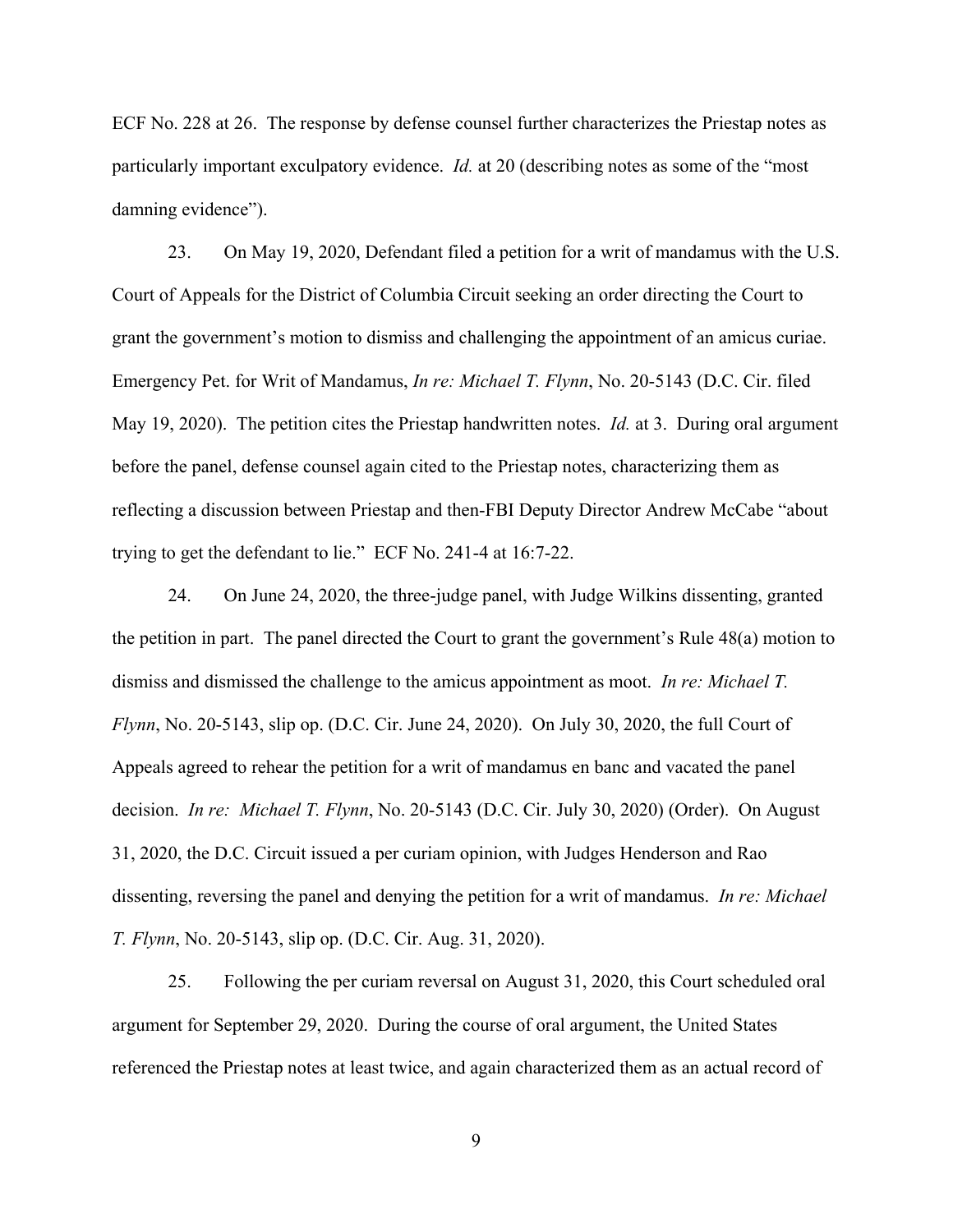Mr. Priestap's belief on January 24, 2017—that the interview was an effort to get Defendant to lie. *See* Anna Salvatore and Benjamin Wittes, *Oral Argument Summary: U.S. v. Flynn* (Sept. 29, 2020),<https://perma.cc/DJS7-XQED>("[Acting Assistant Attorney General Kenneth] Kohl adds that one member of the FBI leadership ruminated in his notes 'what our goal' is in prosecuting Flynn—was it to get him fired."). Deputy Assistant Attorney General Hashim Mooppan cited the notes in connection with his comment to the Court, "What if it's true that it's a witch hunt?," and criticized amicus for not addressing these "contemporaneous notes" of the "FBI counterintelligence chief himself . . . raising questions about whether the" point of the interview was to get Defendant to lie. *See* Tierney Sneed and Josh Kevensky, *Sorry Mike Flynn, Judge Not Ready to Dismiss Your Case*, Talking Points Memo (Sept. 29, 2020), [https://perma.cc/](https://perma.cc/SF5Y-DWTR) [SF5Y-DWTR;](https://perma.cc/SF5Y-DWTR) Oral Arg., Sept. 29, 2020.

26. The prominence of the Priestap handwritten notes as claimed exculpatory evidence in support of the United States' and the defendant's motions to dismiss has generated significant public interest and debate about their meaning. *See* ¶ 17, *supra. Compare* John Malcom et al., *Michael Flynn Finally Seems to be Getting the Justice he Deserves*, Heritage Found. (May 11, 2020),<https://perma.cc/SP2P-6NUR>("[P]riestap's notes show that he questioned whether [the FBI's] true objective was to get the truth or to get Flynn to lie in order to prosecute him or get him fired.") (quotation marks omitted), *and* Eli Lake, *The Railroading of Michael Flynn*, Commentary (June 2020),<https://perma.cc/H2D4-CDRV> ("According to handwritten notes disclosed through a review of the Flynn prosecution by U.S. attorney Jensen, Priestap found it difficult to make sense of the investigative purpose of the interview."), *with* Barbara McQuade, *Eli Lake's Omissions and Misleading Facts in Defense of Michael Flynn*, Just Security (May 27, 2020),<https://perma.cc/VC5S-7XAW> ("A goal of 'get him to lie' does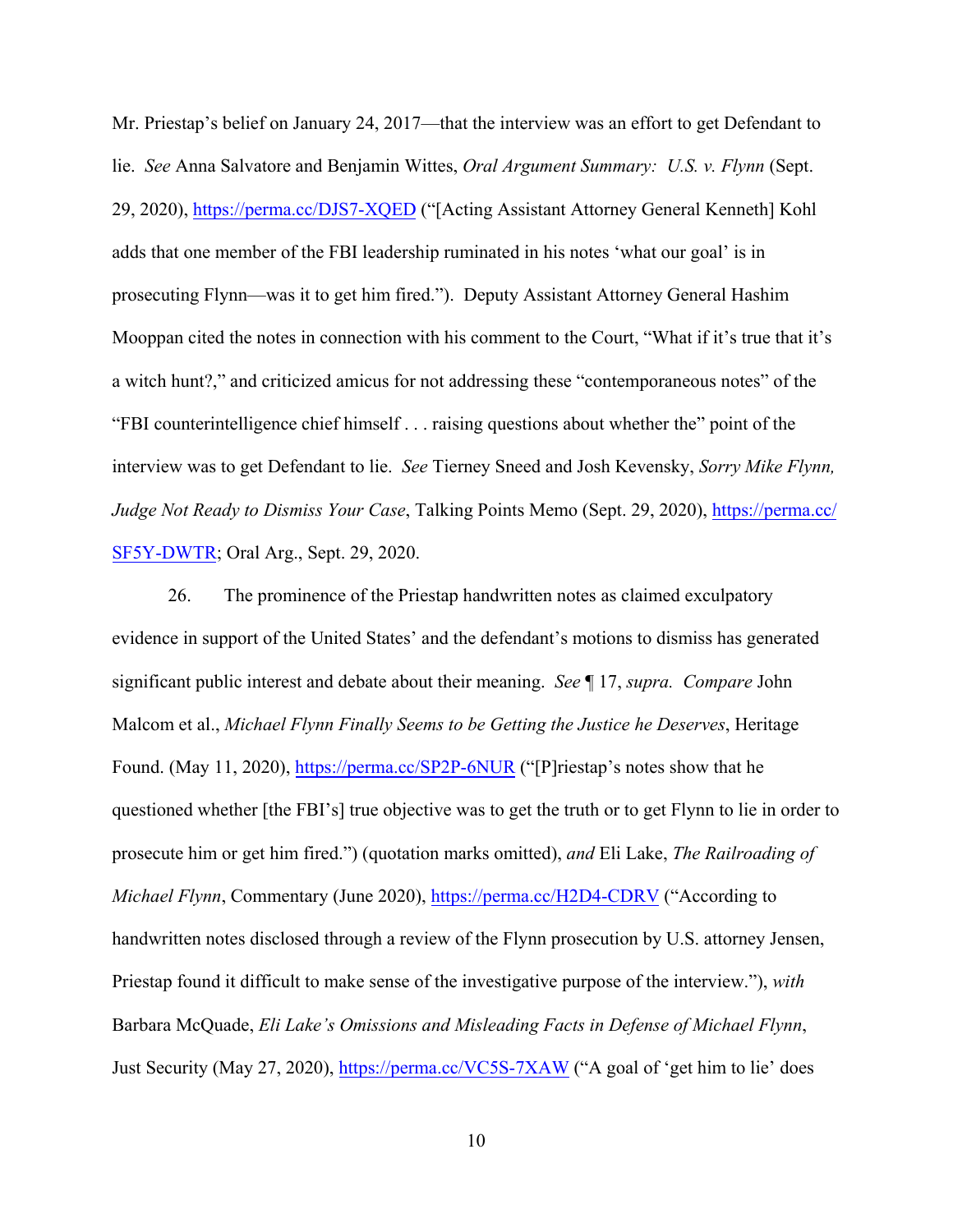not suggest that this was a perjury trap either, defined as an interview conducted for the sole purpose of catching someone in a lie with no legitimate investigative purpose."), *and* Quinta Jurecic and Benjamin Wittes, *Flynn Redux: What Those FBI Documents Really Show*, Lawfare (May 1, 2020),<https://perma.cc/WVJ6-LCZ2> ("I]t's wrong for the bureau to set up an interview in the absence of a viable case in order to induce a witness to lie for purposes of prosecution, but there's no evidence that is what happened—merely evidence that the possibility was on a list of possible strategic goals for the interview.").

27. Accordingly, Mr. Priestap's statements regarding the meaning of the passages in his handwritten notes are now directly material to the resolution of several questions before the Court, including whether the FBI agents who interviewed Defendant on January 24, 2017, intended to create a "perjury trap," as the Attorney General has alleged. As noted, *The New York Times* reported that Priestap told Jensen Review investigators he "knew of no effort to set [Defendant] up" and that "media reports about his notes misconstrued them." Exhibit A, Goldman and Benner, *supra*.

28. As such, and as explained more fully in the accompanying Memorandum of Points and Authorities, the public has a common law right of access to the Priestap FD-302, and the strong presumption in favor of access cannot be overcome.

#### **REQUEST FOR RELIEF**

29. Applicant seeks an order directing the Clerk of the Court to file the Priestap FD-302 on the public docket.

30. Applicant seeks any further relief that the Court deems just and proper.

#### **ORAL ARGUMENT REQUESTED**

31. Applicant respectfully requests oral argument.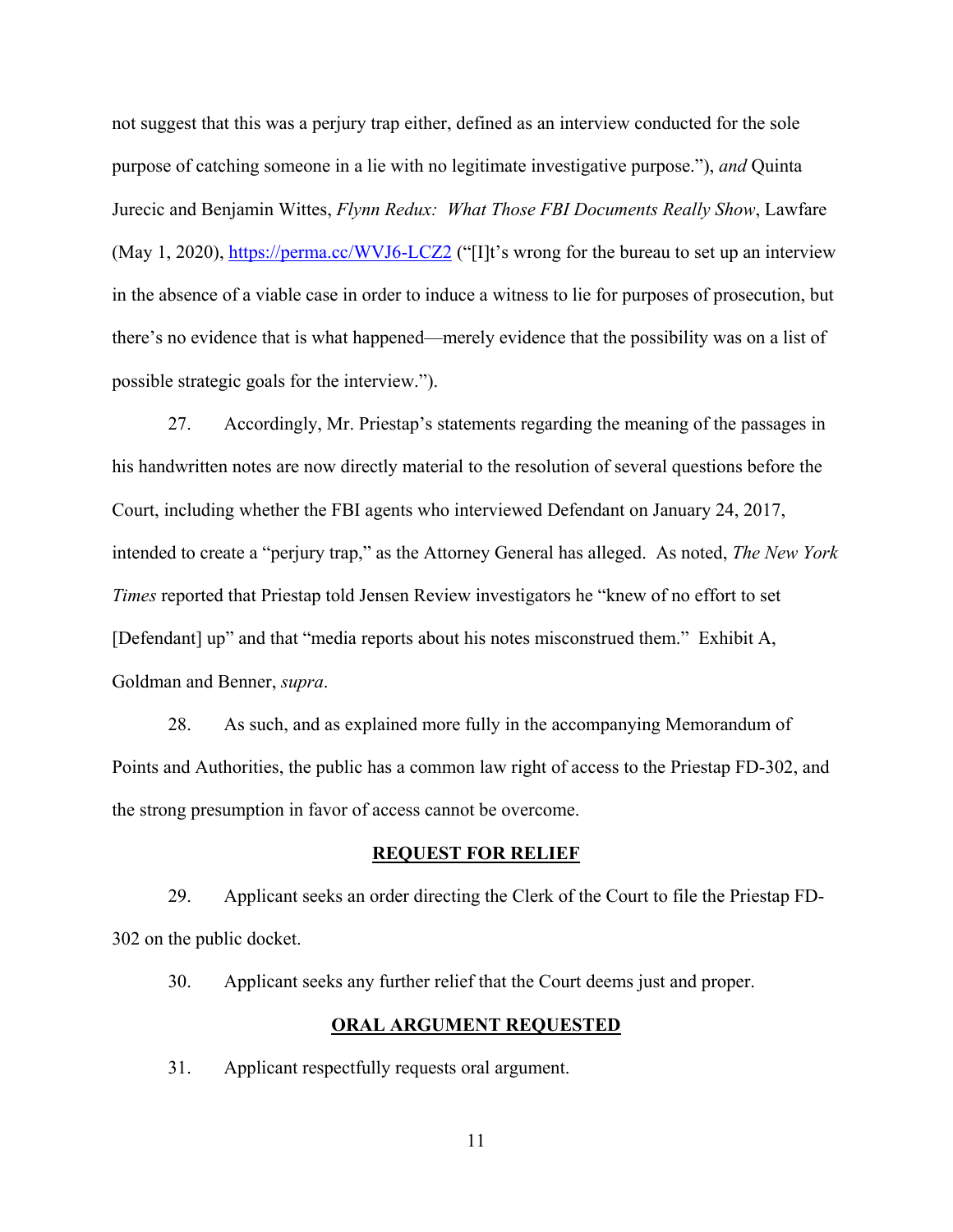Dated: October 1, 2020 Respectfully submitted,

# */s/ Gabriel Rottman*

Gabriel Rottman D.C. Bar No. 992728 The Reporters Committee for Freedom of the Press 1156 15th St. NW, Suite 1020 Washington, DC 20005 Phone: 202.795.9300 Facsimile: 202.795.9310 grottman@rcfp.org